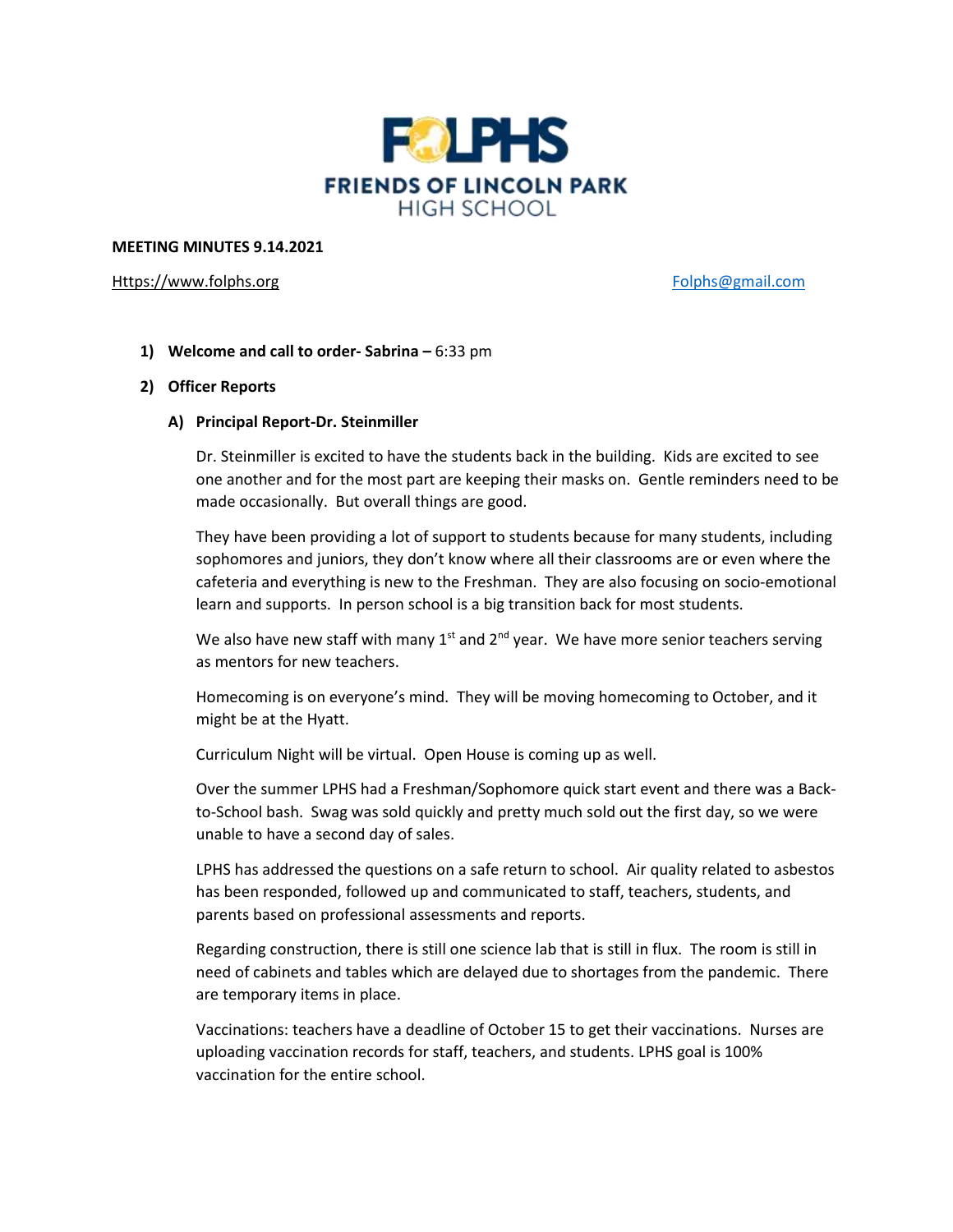Questions:

Sabrina asked, "What is the Covid Protocol?"

Dr Steinmiller answered: Students must self-report. Interviews happen to establish who may have come in contact. Students affected are asked to quarantine. They also perform contact tracing. The entire process goes through CPS. Vaccinated students are not necessarily exempt from quarantine. There is also protocol set by CPS for quarantining after students who are unvaccinated travel outside of Illinois.

If a student is asked to quarantine, they have access to Google classroom to keep up with classes. It is not a full remote option, but a hybrid option. More information is coming. LPHS will have a personalized version of this learning option in the upcoming weeks.

Luisa asked, "What is going on with senior pics?"

Dr Steinmiller answered: Jostens typically handles this, but they did not renew as a CPS vendor. Stewart Rogers is not an option as they are not an approved vendor either. They will follow up on the answer to this. Also, Ms. Martello is no longer at LPHS, so the yearbook is being taken over by new teachers.

Suzanne asked, "Who is in charge of attendance?"

Dr Steinmiller answered: Javier DeGante is now in charge of attendance as Ms. Delgado is no longer at LPHS. Mr. DeGante can be reached at *idegante8@cps.edu*.

Sara asked, "What is going on with the National Honor Society (NHS)?

Dr. Steinmiller answered: They will be rolling out NHS this semester along with an Honor Roll. LPHS has not had a charter with NHS for 5 years. Principal Walker and a few teachers will oversee the NHS.

Sara asked, "How can we ensure our student's health records are received?"

Dr Steinmiller answered: he will be double checking on that. He wants to ensure there is a good process and that the nurses are not inundated with phone calls when they need to be focusing on uploading records and seeing students.

Julie asked, "When is homecoming?"

Dr. Steinmiller answered: It was going to be September 17, but that did not give them enough time to organize spirit week and the homecoming dance. They will be moving the festivities to October. Most likely mid-October.

## **B) President's Report-Sabrina Spitznagle**

Welcomed all attendees. Asked new attendees to share their emails with the group so we can put them on our email list.

Sabrina asked attendees to introduce themselves.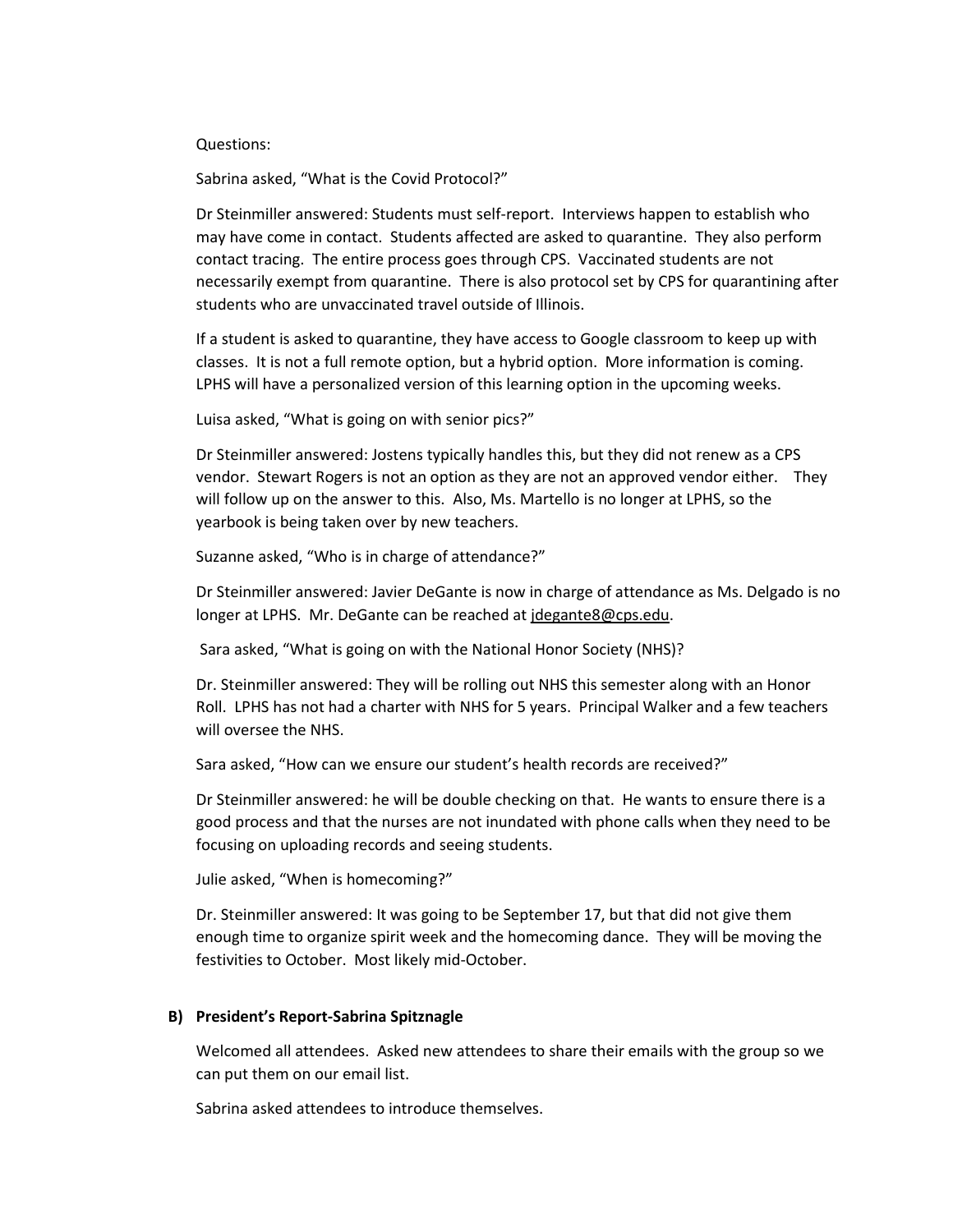Sabrina has a daughter that graduated from LP in 2021 and a son who is a sophomore. This is her second year on the board.

Misha has a sophomore daughter in IB who plays soccer.

Kristen has a sophomore son and a freshman daughter. This is her second year on the board.

Beth O'Connor has a junior.

Venecia has a sophomore daughter.

Sara has a senior at LP.

Jodi has a sophomore at LP.

Sabrina thanked Ms. Watson for helping to put on a great Back to School bash. She also thanked Luisa for selling the spirit wear at the Freshman/Sophomore quick start. Thank you to Venecia and Julie for all their help.

Sabrina would like to propose that the LSC position becomes a voting member position. Rebecca Eden is currently holding that role. Sabrina made a motion to add Rebecca Eden and the LSC Liaison position as a voting member of the FOLPHS Board. Kristen seconded the motion. All voted in favor of the motion and the motion passed.

### **C) Vice President's Report – Kristen Feurer**- No report

**D) Treasurer's Report- Christina Sciarrotta-** Not in attendance.

Treasurer's report will be sent to the Board. Christina is working on the tax-exempt form for FOLPHS. Last year we raised \$70,000.

**E) Secretary- Misha Mann**.

**Misha asked for an approval of the meeting minutes from June**. Sabrina made a motion to approve the meeting minutes and Kristen seconded. All voted in favor of approving the minutes, so the motion passed.

# **3) Committee/Director Reports:**

#### **A) Pledge Drive/Brick Campaign Committee Report- Eury Chrones**

Eury reported that the bricks will start to get installed at the end of October/beginning of November. They will be installed by the Freshman Building. There were two \$500 corporate bricks. Emily Wong is still paying for the installation work. It is her gift to LPHS.

# **B) Teacher Appreciation Committee Report- Kristen Feurer and Sabrina Spitznagle**

Kristen mentioned that we hosted a luncheon and a breakfast for the teachers, and they were well received. We will be giving the teachers and staff candy apples around Halloween. For report card pick up, we will be giving the teachers LPHS travel coffee mugs with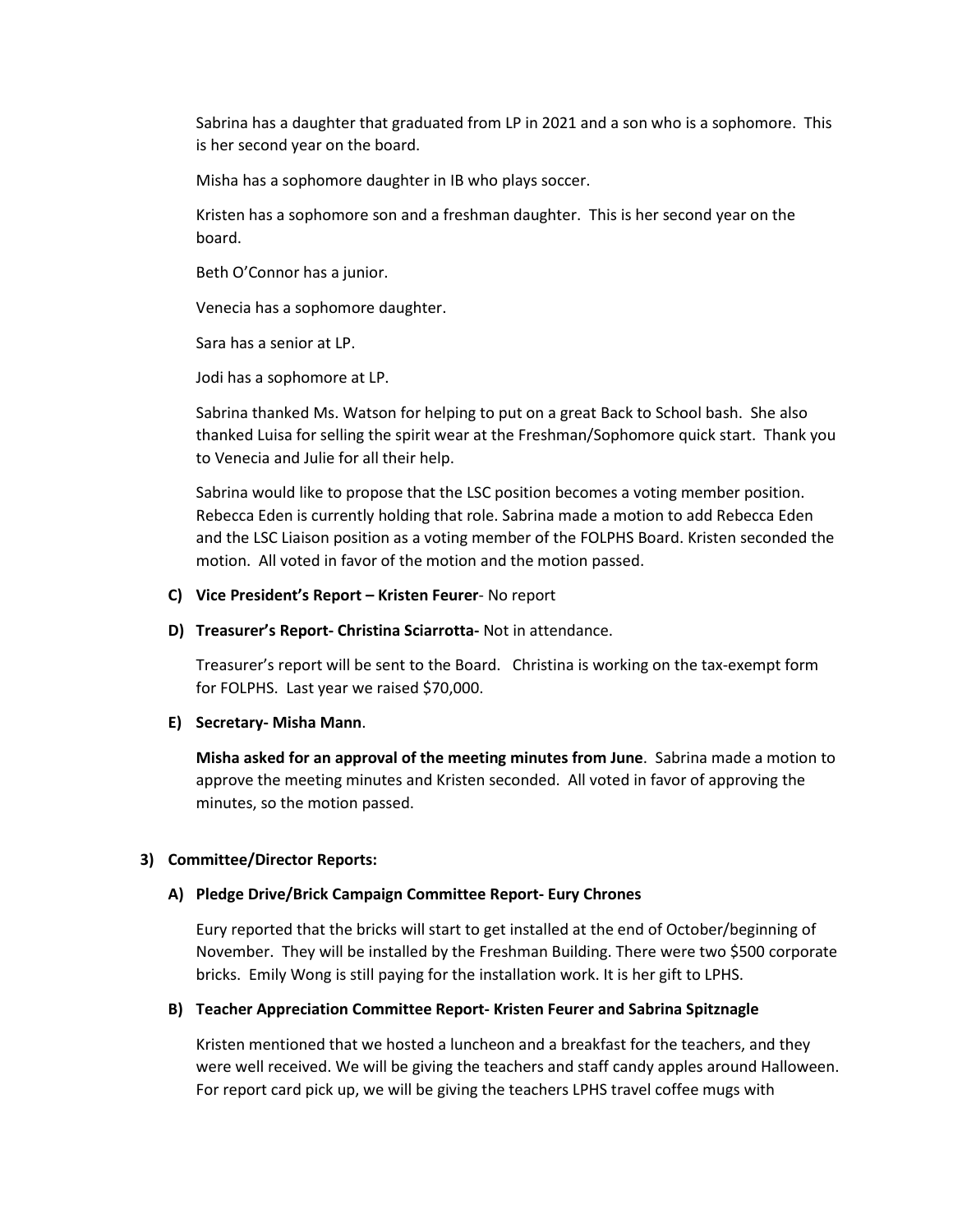Starbucks cards (we also used these mugs as incentives for people who donated to the Wish List on a certain day).

# **C) Spirit Wear Committee Report- Luisa Shortall**

Luisa needs help selling spirit wear during the day at school. She will be sending a sign-up genius for those interested in helping. Luisa has a senior so she will not be doing spirit wear next year. She is hoping to help teach someone all that the role entails so she can hand it over at the end of the year. It is a physical job with lots of schlepping. Ideally, she would have more than one person doing it. There is online work and in person work. The in person selling is more successful than online. The more you can engage with the parents, the more success we have in selling. Another part of the role is keeping records. In 2019, we made \$3200 at the Quick Start. IN 2021, we made \$6600. We were almost entirely sold out in one day, so we did not have a second day or sales.

When we sell, we sell both in the Main and Freshman cafeterias. Freshman typically make up a larger percentage of the sales. Online sales have a more limited product offering. She would really like to have more in person events

It was suggested that we sell at the homecoming game and farmer's markets. Dr. Steinmiller said that the homecoming game was a good idea and would be approved. It was discussed that we should also continue to sell during basketball season.

**D) Social Media- Debra Sitar.** Not in attendance.

No updates currently.

# **E) Marketing & Communications Report- Sara Shacter**

Sara and Rebecca are working on the business directory initiative. She reported that no one signed up for packages, just the simple listing.

# **F) Open House Committee Report -Michele Berman and Beth O'Connor**

Open House will be remote or virtual only. It is scheduled for November 6.

There was a videographer that came for orientation and filmed on August 23. They got drone shots and still shots outside. They also completed four student interviews on the Hill. They also will be filming inside the building on September 17.

There is not a big need for volunteers. Sara noted that it has been great working with Michele and Beth and that they "rock".

Sabrina said thank you and great work!

#### **G) Fall Social/Spring Gala Committee Report- Suzanne Rovner**

Will there be a fall event? It was suggested that we host a fall event. Kristen offered to assist with an event.

Luisa asked, "Will there be a spring fundraiser?"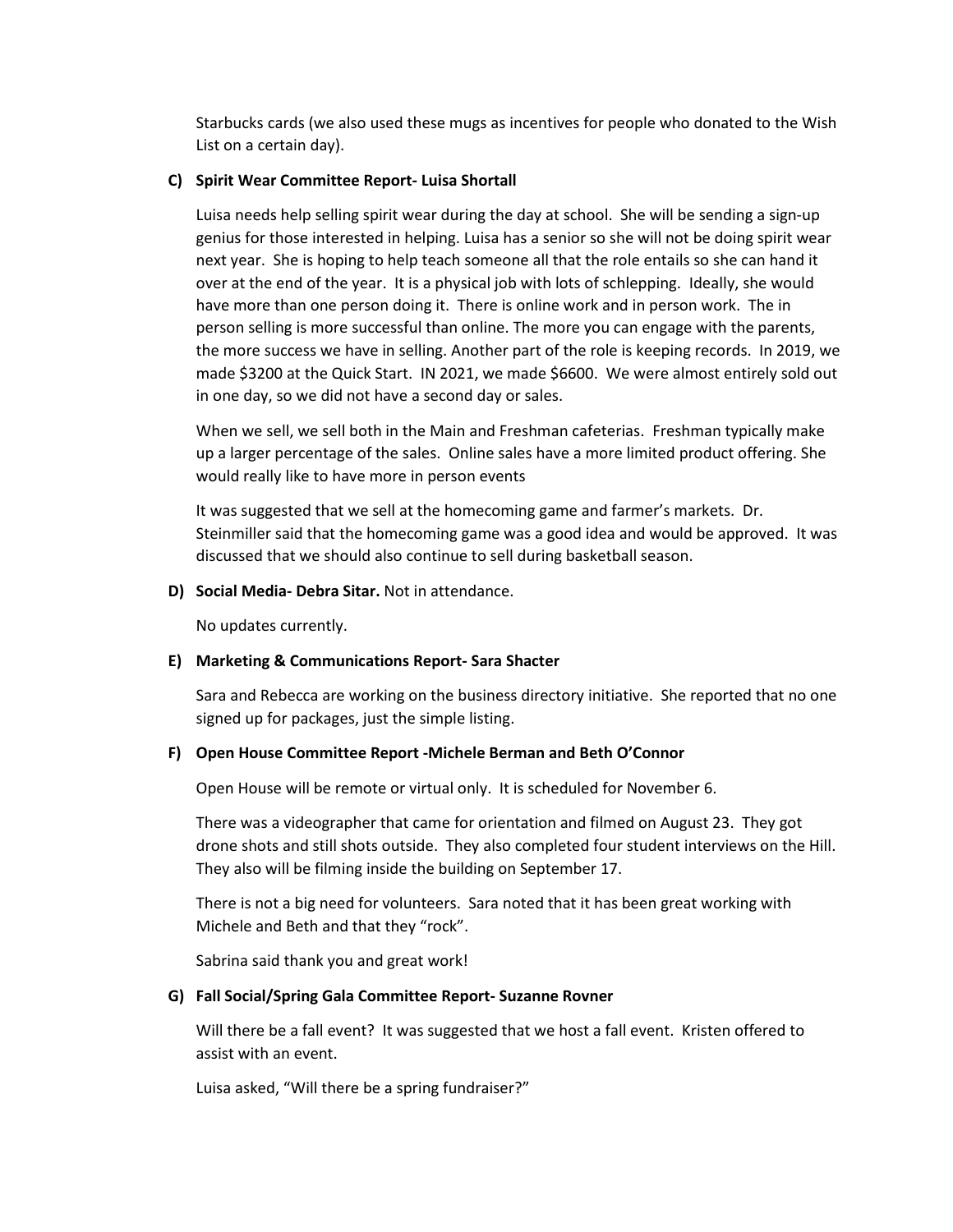Suzanne answered: last year was the second year in a row we have postponed an in-person event at Galleria Marchetti. We do still have our deposit money. It was very gracious of GM to give it to us. There were discussions on renting a smaller room and what the logistics would be with Covid protocols. The event is typically held on a Friday in February or March. We should look for a date ASAP. There is lots of availability now, but that would change.

Other ideas were discussed: move to a different day of the week like a Thursday? Move the event outside?

Sabrina asked, "What are the policies on the deposit?"

Suzanne answered: she will find out. She will also find out what is going on in February and March, so the date works with the school calendar.

Suzanne would like to have a Live Auction. Is anyone interested in helping out? Kristen volunteered to do it. There was discussion about silent auction items and whether to have them. Misha and Yesi confirmed that Lane had a silent auction last year and it was very successful. LPHS declined to have a silent auction last year out of respect for our neighborhood small businesses, but this year it seems like it more of an option.

Suzanne suggested that we do a "Raise the Paddle" at the event and tie the donation amounts to specific items like \$250 for a tree, \$500 for a fountain or garden item, etc. for the courtyard. It was suggested that we might want to tie our event to a theme and work with student clubs to support the event theme. Similar to the way elementary schools do their fundraisers with classroom projects, the clubs would help with the fundraising efforts/projects and better link the fundraising to the students themselves.

Sabrina suggested that we get lion statues and have art students paint them for an auction item.

# **H) Wish List Committee- Misha Mann & Sabrina Spitznagle**

Sabrina asked what the committee wanted to do to raise funds this year: the wish list again? Pledge drive?

Suzanne asked, "Don't we need general funds?"

Sabrina answered: we do need general funds for ongoing requests.

Some people were confused about the Wish List and how it worked. It was suggested that we increased awareness with additional communications. Another idea was that we send out photos of what was purchased for the school this past year to show the impact.

Sabrina had suggested that the Wish List be launched in October and that we send out a thank you to the parents who donated in an email communication to welcome parents to the new school year and an introduction to the program.

Here is a small list of what was accomplished with the Wish List: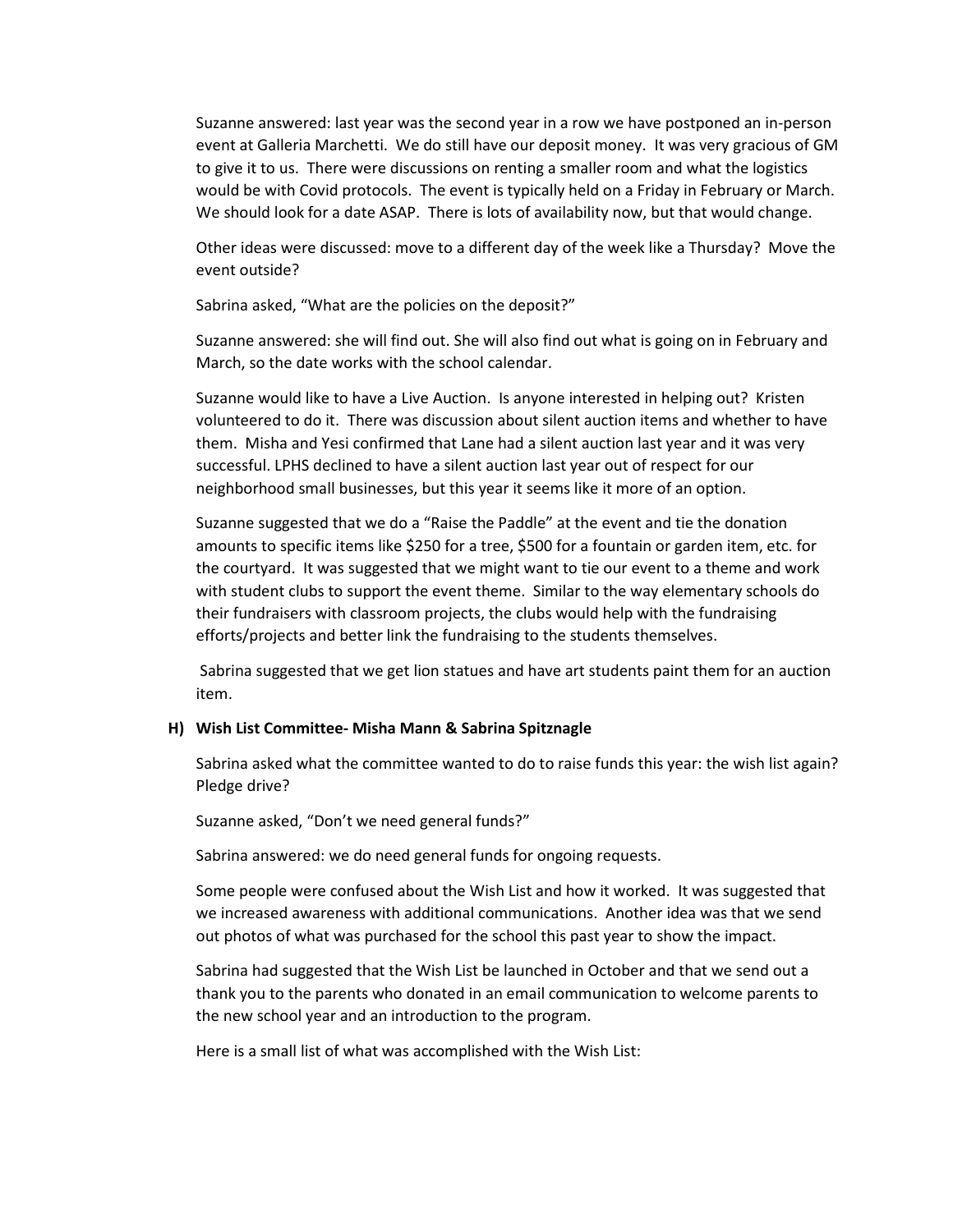Full funded: cap and gown need for seniors, band instruments/sheet music, art supplies, garden tools, classroom novels, science lab classroom needs, desktop computers for physics, a copier, and \$50,000 put towards restrooms updates.

# **I) Diversity, Equity, and Inclusion Committee- Venecia Sanchez and Julie Molina**

The committee has an email address: [FOLPHSDEI@gmail.com](mailto:FOLPHSDEI@gmail.com)

Julie said thank you to everyone for helping pass the scholarship funding for those students who are interested in transferring to the IB program. Six of thirteen students received scholarship.

The first meeting for the DEI Committee will be on October 7 at 8 pm. It will be a virtual meeting. Meetings are the first Thursday of each month.

There is a new section on the FOLPHS website called the DEI Corner. Please take a moment to read it. This month they are featuring information on Hispanic Heritage.

The next thing that the group will be working on is the Cookbook fundraiser.

Suzanne asked, "Could she share information with the LSC, Ursula Taylor, from Lincoln Elementary on best practices for the DEI?"

Julie answered: please share the DEI email address as they would welcome sharing information.

# **J) Community Fundraising- Jodi Torzewski**

Jodi is planning fall community fundraising events. Last year they raised several thousand dollars. Lou Malnati's is their most successful restaurant location. They will have an event at Lou Malnati's again and explore Chipotle. Potbelly's is another option, but it is less successful than the other options. They will host 3 to 4 events during the school year. She is also talking with Five Guys at Clark & Fullerton. They donate 20% back to the school.

Jodi also discussed a holiday event at Barnes & Noble. Typically, they donate 10% back to the school and there is an additional way to raise funds with a wrapping paper station which students do the wrap work.

# **K) International Baccalaureate Liaison- Venecia Sanchez**

Venecia has just taken over this position and she touched base with Ms. Tookey. They will be planning a future event.

# **L) LSC Liaison- Rebecca Eden and Sabrina Spitznagle**

Rebecca and Sabrina will share the LSC Liaison role.

# **4) Old Business:**

Jodi asked, "Will we reschedule the FOLPHS Board and Committee group outing?"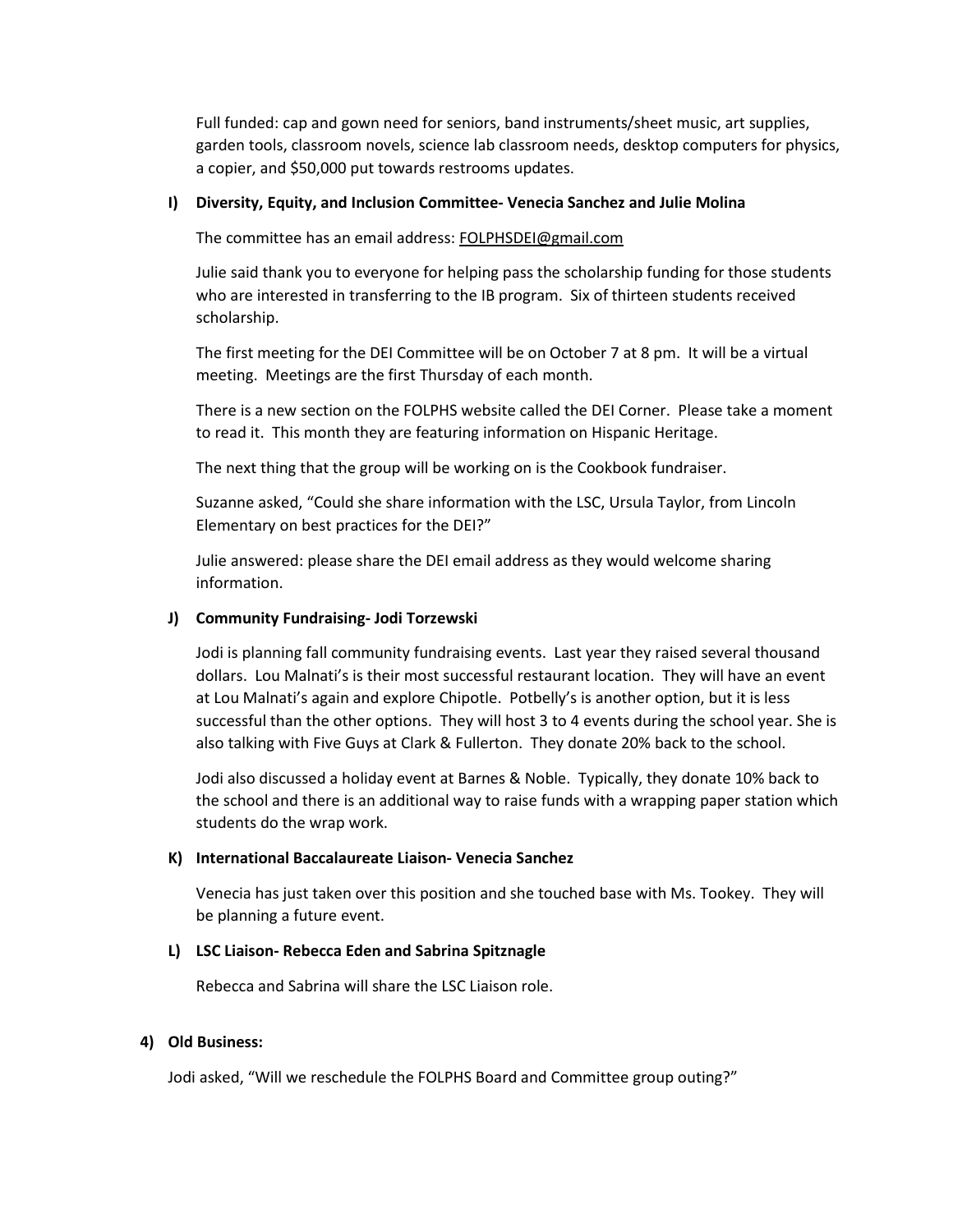Sabrina answered that we would do so.

# **5) New Business**:

On September 1 an email request was made by Sabrina. Stage Right CPS, founded by former LPHS parent Suzanne Wychocki, is holding a fundraiser on October 14th. All funds will be used to help renovate LP's auditorium. Here's the link: [https://stagerightcps.org/.](https://stagerightcps.org/) They would like to advertise the fundraiser in the LP newsletter and via some email blasts. Is that okay with everyone? Sabrina made a motion to allow them to publish in the newsletter. Misha seconded the motion. All voted in favor and the motion passes.

On August 19 an email request was sent by Sabrina. It was just brought to Kristen's attention that Mr. Bentley (the Golf Coach and Science Teacher) paid \$1047 for the golf team's uniforms in 2019. See the email below, but it sounds like Mr. Boraz assured him he would get reimbursed, and he never did. Sabrina moved that FOLPHS reimburse Mr. Bentley. After discussion, Sara seconded. A vote was taken, and the motion passed.

On October 4 an email request was made by Dr Steinmiller to repair frames to 3 Salvador Dali lithographs that hang at the school. The cost is \$1185, and the framer is not an approved CPS vendor. Sabrina made a motion that the FOLPHS cover the cost of the framing repair. Rebecca Eden seconded the motion. An email vote was taken, and the motion passed.

Next meeting will be held October 12 at 6:30 pm.

# **6) Adjourn- 8:04 pm**

# **ATTENDANCE**

| <b>FOLPHS Board and Committee Members 2020-</b><br>2021 |             |               |                          |
|---------------------------------------------------------|-------------|---------------|--------------------------|
| <b>Board Members (Voting Members)</b>                   |             |               |                          |
| President and Teacher Appreciation Co-Chair             | Sabrina     | Spitznagle    | spitznagle98@gmail.com   |
| Vice President and Teacher Appreciation Co-Chair        | Kristen     | Feurer        | kastoj@aol.com           |
| Secretary and Auction Chair                             | Misha       | Mann          | misha.mann@gmail.com     |
|                                                         |             |               |                          |
| <b>At-Large Board Members (Voting Members)</b>          |             |               |                          |
| Marketing & Communications Chair                        | Sara        | Shacter       | sfshacter@gmail.com      |
|                                                         |             |               | eurydice.chrones@hangar- |
| Pledge Drive/Brick Donation Chair                       | Eury        | Chrones       | 12.com                   |
| IB/LSC Liaison                                          | Rebecca     | Eden          | rebeccaeeden@gmail.com   |
| Spirit Wear Chair                                       | Luisa       | Shortall      | lfshortall@sbcglobal.net |
| Fall Social and Spring Gala Chair                       | Suzanne     | Rovner        | rovnerfamily@gmail.com   |
| Open House Co-Chair                                     | Michele     | <b>Berman</b> | bermansm@sbcglobal.net   |
| Open House Co-Chair                                     | <b>Beth</b> | O'Connor      | bethoconnor@comcast.net  |
|                                                         |             |               |                          |
| <b>Committee Chairs - nonmembers</b>                    |             |               |                          |